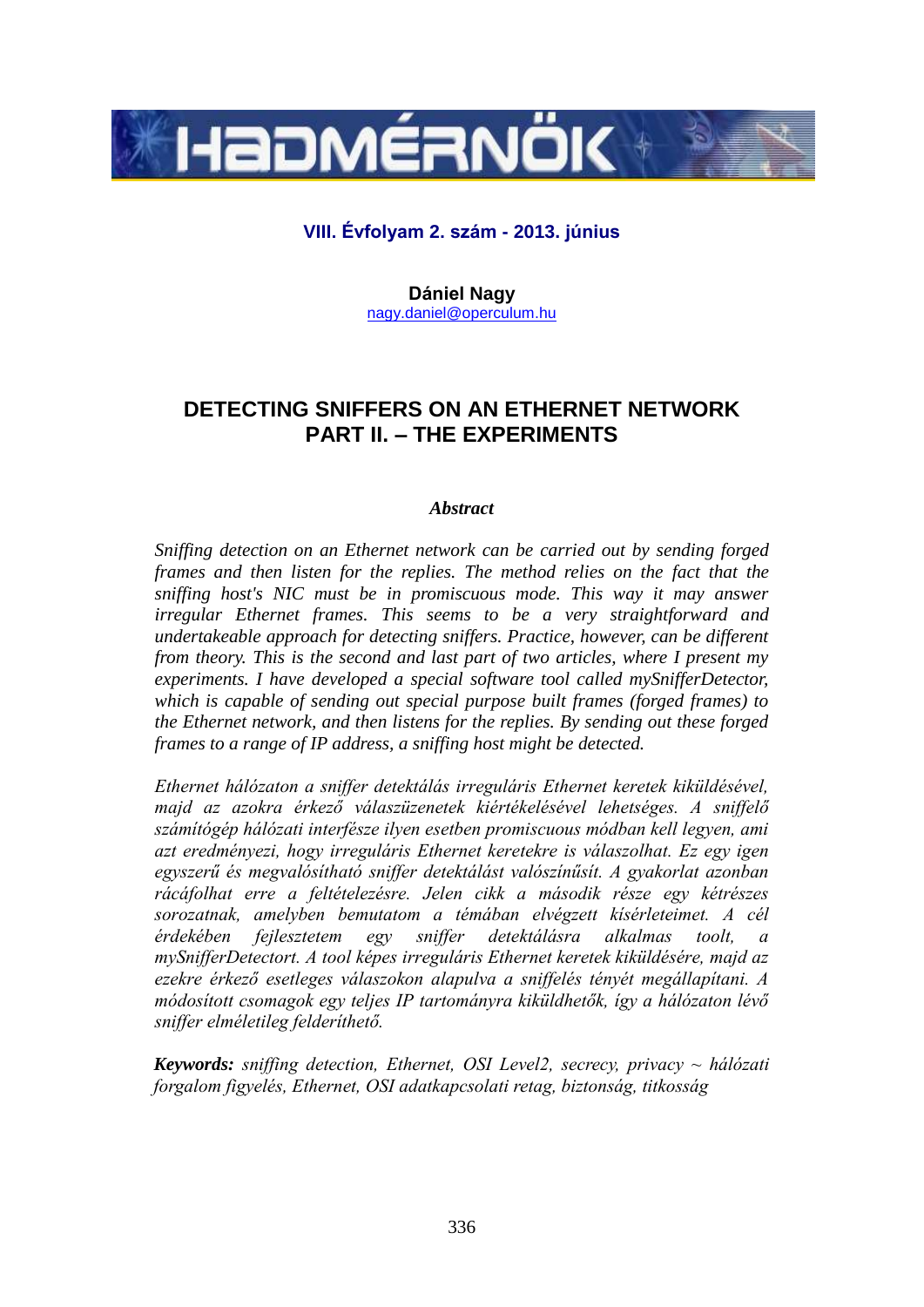#### **INTRODUCTION**

The objective of these experiments are to see mySnifferDetector in action, and repeat some of the experiments of AbdelallahElhadj et.al. (2002) [1] and Mumatz & Yasir (2008) [2] and Sanai (2001) [3]. I was also interested in the differences between a shared medium and a switched Ethernet environment.

It is clear in order to get a close-to-complete result of the topic a more elaborate series of tests should be set up with more operating systems to be tested. A series of tests of such complexity were beyond the scope of my research. My idea was if I found only one widespread operating system that would slip through the ping and ARP methods, the method itself can be considered as useless.

## **THE TESTING ENVIRONMENT**

I performed the tests in the following environment.

Two personal computers were used. A laptop computer which is referred as the 'laptop' in this document, and a desktop PC which is referred as the 'desktop'. Both computers are connected by wired Ethernet. The laptop's built-in WiFi interface was shut down.

On both the desktop and laptop computers Debian 6 (Squeeze) was running with most updated packages from the testing repositories. The kernel version when experiments were performed was 3.2.0-3-amd64 (Debian official build) in testing. The laptop had a dual boot configuration. When the tests were performed with Windows as a sniffing host, the laptop was running Windows XP SP3 with the most recent automatic updates.

On the laptop Wireshark [4] was installed, for Linux and Windows equally with version 1.8.2. I used it to put the NIC of the sniffer into promiscuous mode, and also of course for monitoring traffic. On the desktop mySnifferDetector was run. mySnifferDetector is described in the upcoming paragraphs in more detail.

I used two different network topologies. One for the shared medium network environment (without a switch) and another for the switched environment (with a switch). For the shared medium tests I connected the laptop, the desktop and my access point to the HUB.



**1. figure.** The shared medium testing environment I used (source: illustration by the author)

For the switched environment tests I connected the laptop and the desktop to the access point. (I did not use the HUB in switched Ethernet tests.) The access point has an Ethernet switch built into it, so the traffic was switched by the access point. This fact was later tested with the initial tests.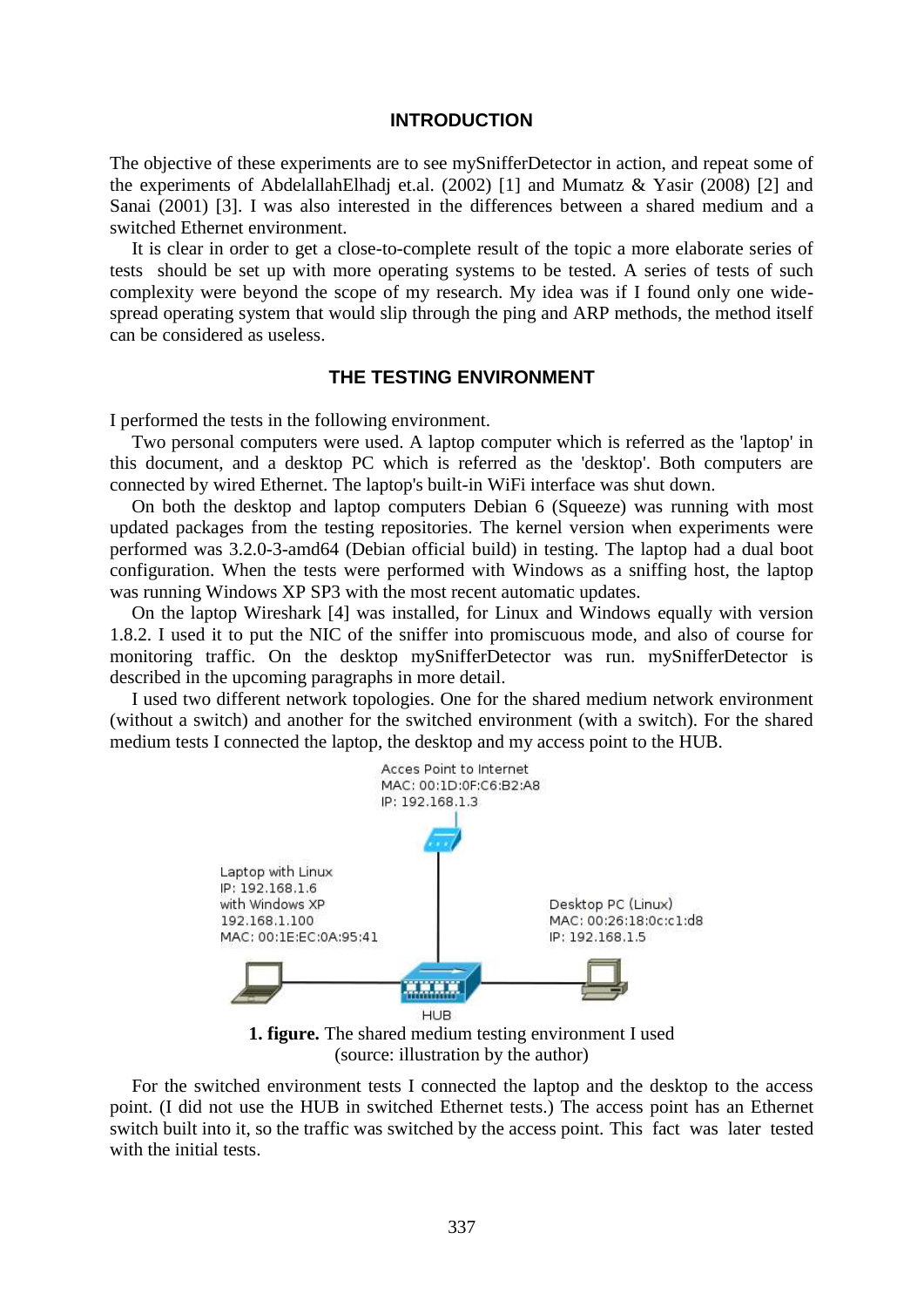

#### **MYSNIFFERDETECTOR**

..mvSnifferDetector" is a small experimental program for detecting promiscuous hosts on a shared medium Ethernet network. It uses two promiscuous mode detection techniques: the ping method and the ARP request method. Both of these methods are based on sending out forged Ethernet frames and then listening for the replies. A forged frame is an Ethernet frame which is not assembled by the networking program of the operating system as it normally would be, but by the user space application. This way it is possible to create Ethernet frames that would not normally exist and send them out to the network.

If a host has its NIC in promiscuous mode (considered as a sniffer), the operating system of that host will receive every packet, not only the ones that are meant for it. By forging frames with a faked MAC address field, the operating system of the sniffer might answer to this packets, and this way a sniffer can be detected.

After starting, mySnifferDetector sends out the forged frames for the first specified test (normally the ping test) to every possible IP address on the subnet to which the PC is connected.

When the sending of the frames is finished (this is minimum one packet and at most the maximum number of possible IP addresses on the subnet), mySnifferDetector will examine the network buffer provided by libpcap for possible responses. The filter for this buffer is set for the current test performed. If packets can be retrieved from the buffer by the filter this means that one or more host(s) answered for the forged packets, and so their interface is in promiscuous mode. These packets are listed after each test, by their source IP and MAC addresses, the timestamp when the packet was received and the ethertype of the packet.

The program is not likely to give false positives. If a host answers to one of these packets its NIC is in promiscuous mode. However, this fact does not necessary mean that the host is a malicious sniffer. On the other hand, it is not complicated to alter a host in a way that makes it undetectable by these methods. Then again, if someone just fires up a Wireshark in promiscuous mode on a network under Linux, this program will detect it with a high probability.

mySnifferDetector needs be run from the command line, with at least one command line option which specifies the tests to perform. The program has no default tests to run just by typing mySnifferDetector. This is for safety reasons to avoid running the program by mistake, and potentially cause some problem on the network.

The program can be started with different command line parameters. The parameters make it possible to set the method which the application will use, setting output verbosity, logfile path and many other options which will determine the generated network traffic and ultimately the behavior of the application. The used command line settings will be commented in the sections later in the article where they were actually used.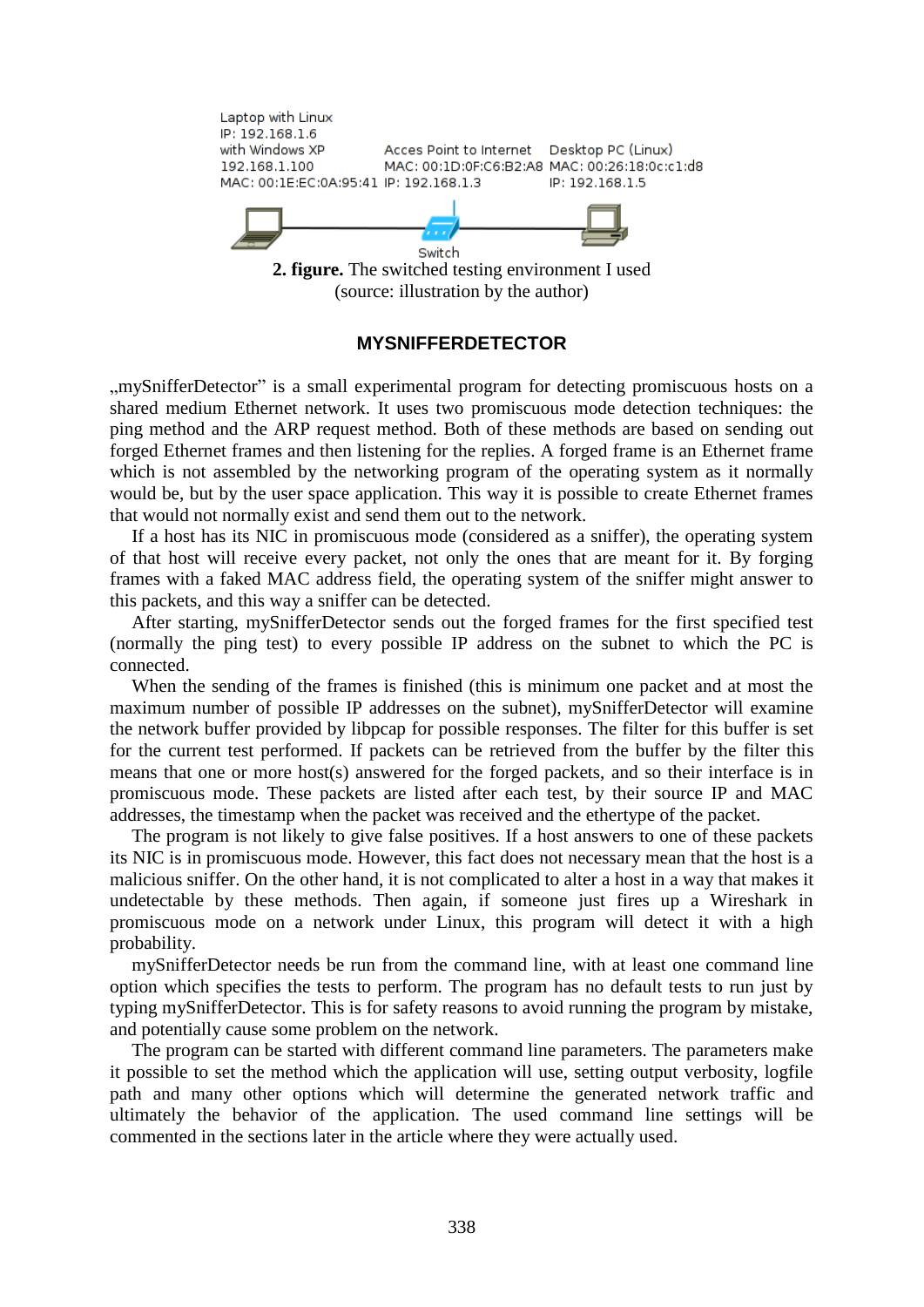## **THE TESTS**

#### **First test: Checking the setup**

The first test aimed to make sure, that the network setup worked and the laptop really was able to sniff the traffic on the segment. To achieve this I sent pings from the desktop to the access point. I put Wireshark on the laptop into promiscuous mode, and filtered for ICMP traffic.

root@bubugep:/home/bubu/Documents/mySnifferDetector# ping -c 3 192.168.1.3 PING 192.168.1.3 (192.168.1.3) 56(84) bytes of data. 64 bytes from 192.168.1.3: icmp\_req=1 ttl=64 time=0.749 ms 64 bytes from 192.168.1.3: icmp\_req=2 ttl=64 time=0.748 ms 64 bytes from 192.168.1.3: icmp\_req=3 ttl=64 time=0.749 ms

As I expected, Wireshark on the laptop registered the traffic between desktop and the access point.

| No. | Time                      | Source.                    | Destination   | Protocol Length Info |                                                        |
|-----|---------------------------|----------------------------|---------------|----------------------|--------------------------------------------------------|
|     | 7 2.029991000 192.168.1.5 |                            | 192.168.1.3   | ICMP:                | 90 Echo (ping) request id=0x440d, seg=1/256, 1tl=64    |
|     |                           | 8 2.030583000 192.168.1.3  | 192, 168, 1.5 | <b>ICMP</b>          | id=0x448d, seq=1/256, ttl=64<br>98 Echo (ping) reply   |
|     |                           | 15 3.030686008 192.168.1.5 | 192.168.1.3   | ICMP                 | id=0x448d, seq=2/512, ttl=64<br>98 Echo (ping) request |
|     |                           | 16 3.031286000 192.168.1.3 | 192.168.1.5   | ICMP                 | 10-8x448d, seq=2/512, ttl=64<br>98 Echo (ping) reply   |
|     |                           | 17 4.030673000 192.168.1.5 | 192, 168, 1.3 | <b>ICMP</b>          | 98 Echo (ping) request<br>1d=8x448d, seq=3/768, ttl=54 |
|     |                           | 18 4:031257000 192.168.1.3 | 192.168.1.5   | ICMP                 | id=8x448d, seq=3/768, ttl=64<br>98 Echo (ping) reply   |

**3. figure.** Wireshark [4] screenshot (source: taken by the author)

Then I arranged for the switched environment to make sure that my access point is really a switch. I did the same pinging as above and watched Wireshark's output on the laptop. There was no traffic detected, so I concluded that my access point really did work as a switch as I expected.

In the first case the ping packages were physically transmitted on my whole network because a HUB just repeats every frame it receives to every port it has. That is why the laptop on the other segment was able to receive the ping traffic between the AP and the desktop. When using the AP only, there were no HUB. The AP was pinged by the desktop, and the AP switched these packets to the destination (itself) only.

#### **Second test: Sending normal pings and ARP requests with mySnifferDetector**

I set up mySnifferDetector to send out a ping (ICMP echo request) and an ARP request packet. I expected the laptop to answer as normal. I checked it in Wireshark (which was not in promiscuous mode this time) and by mySnifferDetector readings as well.

First the ping. With the command line options shown below, mySnifferDetector sent out one IMCP echo request (ping) to 192.168.1.6. (Note that mySnifferDetector by default forges the Ethernet destination address to FF:FF:FF:FF:FF:FE. With the --mac option, I changed this value to the laptop MAC address. This way, from the laptop's perspective these were legitimate ping and ARP packets.)

```
root@bubugep:/home/bubu/Documents/mySnifferDetector# ./mySnifferDetector --tests=ping --
target=192.168.1.6 --mac=00:1E:EC:0A:95:41
   --- Our host ---
  Interface: eth1
   IP: 192.168.1.5
  MAC:00:26:18:0C:C1:D8
  Netmask: 255.255.255.0
  Max possible number of IP addresses on this network: 256
  Packet sendout delay: 10 ms
  Response collecting timeout: 500ms
  Maximum timeouts: 2
  Tests to be performed: ping 
  Sending pings: 1 / 1
   --- Pingtest results ---
  Reply from: IP:192.168.1.6 MAC: 00:1E:EC:0A:95:41 type: IP at: 2012-09-07 14:22:03.457
  -- The program has reached its end. --
```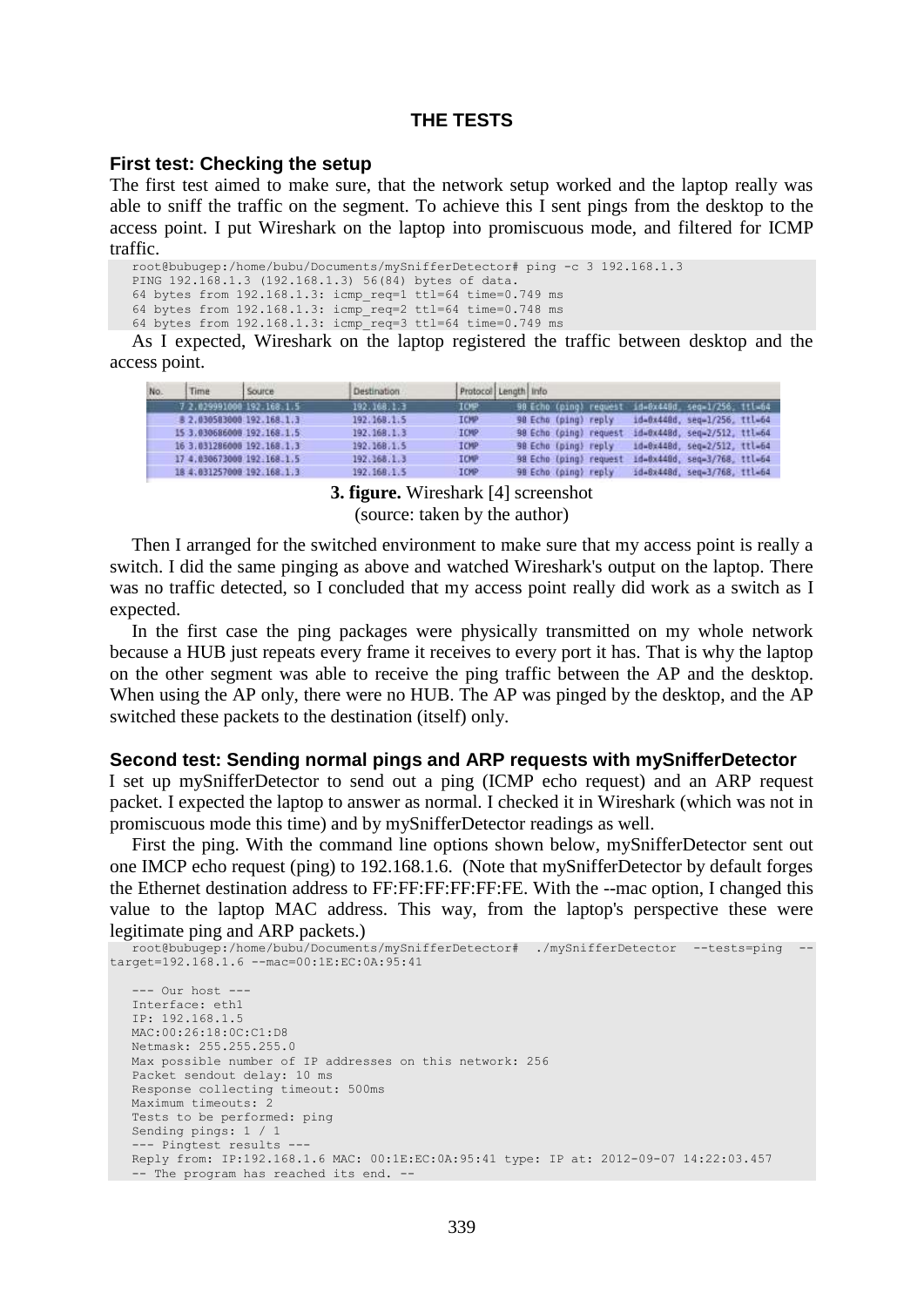As I expected, the laptop answered with an echo reply as it can be seen in the output of mySnifferDetector (after the row with 'Pingtest results' in it) and in Wireshark as well.

| 1 8.08000000 192.168.1.5                                                    | 192, 168, 1, 6 | <b>ICNP</b> |                      | 60 Echo (ping) request id=8x1881, seg=1/256, ttl=64 |  |
|-----------------------------------------------------------------------------|----------------|-------------|----------------------|-----------------------------------------------------|--|
| 4 8.080464080 192.168.1.6                                                   | 192, 168, 1.5  | <b>ICMP</b> | 50 Echo (ping) reply | id=0x1081, seq=1/256, ttl=64                        |  |
| <b>4. figure.</b> Wireshark [4] screenshot<br>(source: taken by the author) |                |             |                      |                                                     |  |

Please note, that from now on, I stripped down the header of mySnifferDetector's output and substituted with the "(...)" sign.

Second the ARP request. With this setting mySnifferDetector sent a normal ARP request to the broadcast Ethernet address to get the MAC address of 192.168.1.6.

```
root@bubugep:/home/bubu/Documents/mySnifferDetector# ./mySnifferDetector --tests=arp --
target=192.168.1.6 –mac=FF:FF:FF:FF:FF:FF
   (...)
  Tests to be performed: arp 
  Sending ARP requests: 1 / 1
   --- ARP Test results ---
  Reply from: IP:192.168.1.6 MAC: 00:1E:EC:0A:95:41 type: ARP at: 2012-09-07 14:24:45.1
   -- The program has reached its end. --
```
The laptop sent back an ARP reply message as it can be seen in mySnifferDetector's output, and in Wireshark as well.

| No. | Time | Source                          | Destination       | Protocol Length Info |                                              |
|-----|------|---------------------------------|-------------------|----------------------|----------------------------------------------|
|     |      | 10.000000000 AsustekC Bc:cl:dB  | <b>Renadeast</b>  | ARP                  | 68 Who has 192, 168, 1.67 Tell 192, 168, 1.5 |
|     |      | 2 0.000029000 CompalIn 0a:95:41 | AsustekC 0c:cl:d8 | ARP                  | 42 192.168.1.6 is at 00:1e:ec:8a:95:41       |

**5. figure.** Wireshark [4] screenshot (source: taken by the author)

By the tests above I assured that mySnifferDetector works as expected, the network behavior is as expected and Wireshark displays what is expected.

#### **Third test: Sending requests with different fake MAC addresses**

In this test-sequence I repeated some of the experiments of AbdelallahElhadj et.al. (2002) [1] and Mumatz & Yasir (2008) [2] and Sanai (2001) [3] with mySnifferDetector. The objective of these tests is that what the results are with different fake MAC addresses. This time I omitted the '--target' option of mySnifferDetector which caused mySnifferDetector to attempt every IP address on the subnet. (This is the default procedure, when mySnifferDetector actually searches for sniffers.)

The idea was to find a MAC address that is rejected by the NIC in non promiscuous mode, but processed by the networking program of the kernel when the NIC is not in promiscuous mode. The difference between the two can be used to detect if the target host sniffs or not.

With the laptop in not promiscuous mode:

```
root@bubugep:/home/bubu/Documents/mySnifferDetector# ./mySnifferDetector --test=ping,arp --
mac=FF:FF:FF:FF:FF:FF
   (...)
   Sending pings: 256 / 256
   --- Pingtest results ---
   Reply from: IP:192.168.1.3 MAC: 00:1D:0F:C6:B2:A8 type: IP at: 2012-09-08 18:48:03.898
   Reply from: IP:192.168.1.3 MAC: 00:1D:0F:C6:B2:A8 type: IP at: 2012-09-08 18:48:03.912
   Reply from: IP:192.168.1.6 MAC: 00:1E:EC:0A:95:41 type: IP at: 2012-09-08 18:48:03.927
   Reply from: IP:192.168.1.3 MAC: 00:1D:0F:C6:B2:A8 type: IP at: 2012-09-08 18:48:05.223
   Sending ARP requests: 256 / 256
   --- ARP Test results ---
   Reply from: IP:192.168.1.3 MAC: 00:1D:0F:C6:B2:A8 type: ARP at: 2012-09-08 18:48:06.245
   Reply from: IP:192.168.1.6 MAC: 00:1E:EC:0A:95:41 type: ARP at: 2012-09-08 18:48:06.261
   -- The program has reached its end. --
```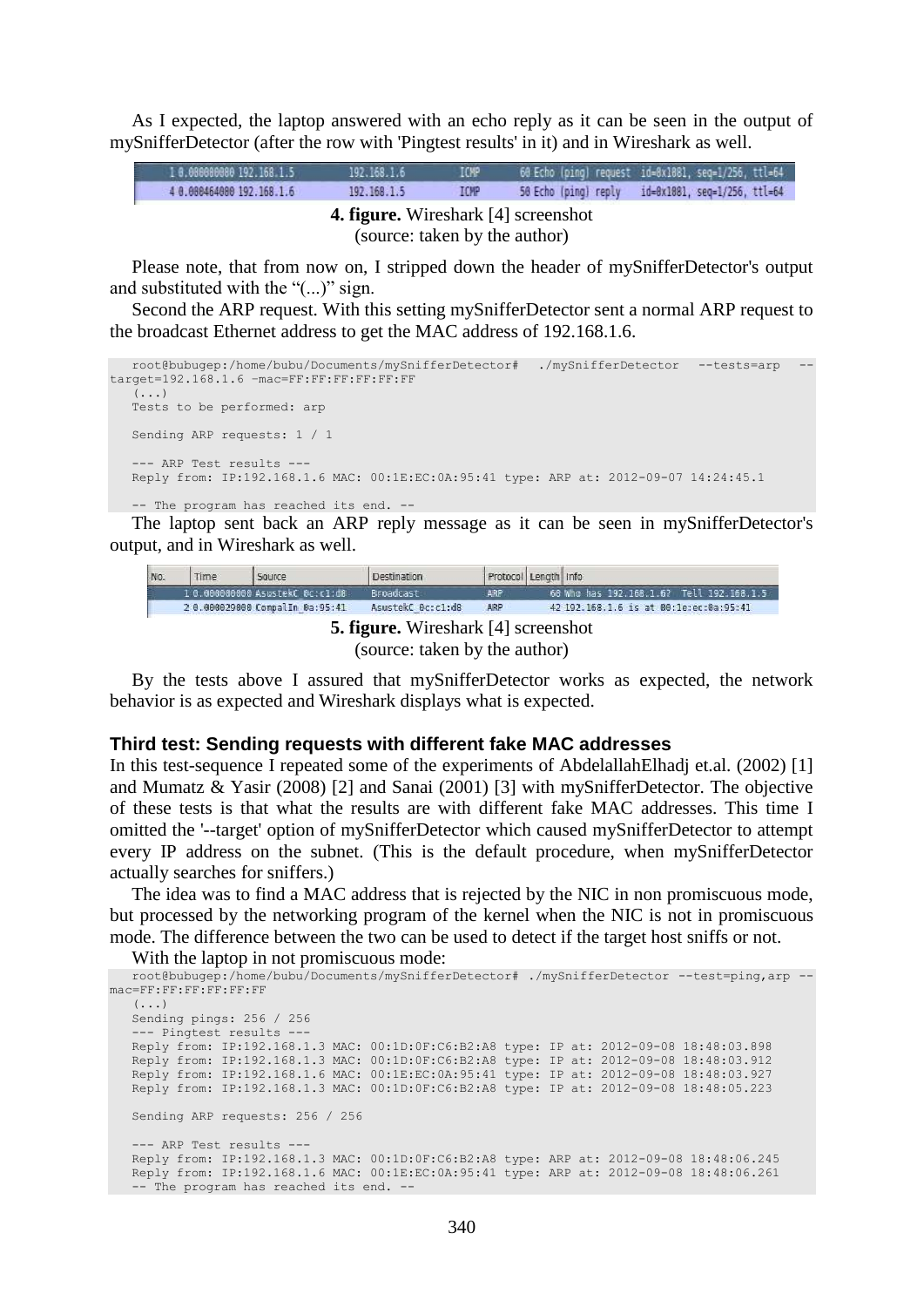The above is normal, since I used a legitimate broadcast address.

For the other tests I ran mySnifferDetector with the following command line arguments. This configuration made mySnifferDetector to send out the forged frames with different destination addresses as can be seen after the '--mac=' parameter.

I did not copy the results here for each test, I created a summary table of the tests and the results are below.

| root@bubuqep:/home/bubu/Documents/mySnifferDetector#./mySnifferDetector --test=ping,arp --  |  |  |
|---------------------------------------------------------------------------------------------|--|--|
| $mac = FF : FF : FF : FF : FF : FF : FF$                                                    |  |  |
| root@bubuqep:/home/bubu/Documents/mySnifferDetector# ./mySnifferDetector --test=ping,arp -- |  |  |
| $mac = FF : FF : 00 : 00 : 00 : 00$                                                         |  |  |
| root@bubuqep:/home/bubu/Documents/mySnifferDetector# ./mySnifferDetector --test=ping,arp -- |  |  |
| $mac=01:00:00:00:00:00$                                                                     |  |  |
| root@bubuqep:/home/bubu/Documents/mySnifferDetector#./mySnifferDetector --test=ping,arp --  |  |  |
| $mac=01:00:5E:00:00:00$                                                                     |  |  |

Then I repeated the same as above, the only change was that I put the laptop into promiscuous mode by starting Wireshark on it.

I put the results into the table below.

 $P$  – reply for the ping test

A – reply fo rhe arp test

 $X$  – no reply

|                    | Laptop         | <b>Access Point</b> |      |
|--------------------|----------------|---------------------|------|
| <b>MAC</b> address | not in promisc | in promisc          | n.a. |
| FF:FF:FF:FF:FF:FF  | PA             | <b>PA</b>           | PA   |
| FF:FF:FF:FF:FF:FE  | X              | <b>PA</b>           | X    |
| FF:FF:00:00:00:00  | X              | <b>PA</b>           | X    |
| 01:00:00:00:00:00  | X              | PA                  | PА   |
| 01:00:5E:00:00:00  | X              | PA                  | PА   |

I rearranged my network topology again to a switched environment, and repeated all the tests:

|                    | Laptop         | <b>Access Point</b> |      |
|--------------------|----------------|---------------------|------|
| <b>MAC</b> address | not in promisc | in promisc          | n.a. |
| FF:FF:FF:FF:FF:FF  | PA             | <b>PA</b>           | PА   |
| FF:FF:FF:FF:FF:FE  | X              | <b>PA</b>           | X    |
| FF:FF:00:00:00:00  | X              | <b>PA</b>           | X    |
| 01:00:00:00:00:00  | X              | PA                  | PА   |
| 01:00:5E:00:00:00  | X              | PA                  | PА   |

## **Conclusions of the tests above**

With Linux on the target machine the fake broadcast address FF:FF:FF:FF:FF:FE worked as a good value for the destination address, since the laptop did not answer to this when in not promiscuous mode, and answered in promiscuous mode. The same is true for all the other attempted MAC addresses, as long as it had the group bit set to 1.

We can conclude this version of the Linux kernel after receiving an Ethernet frame from the buffer of the NIC driver will not perform further processing of the frame. Simply extracts the IP packet encapsulated in it, and hands over to the upper layer of networking program. These upper layer takes the IP packet only, processes it, and acts accordingly.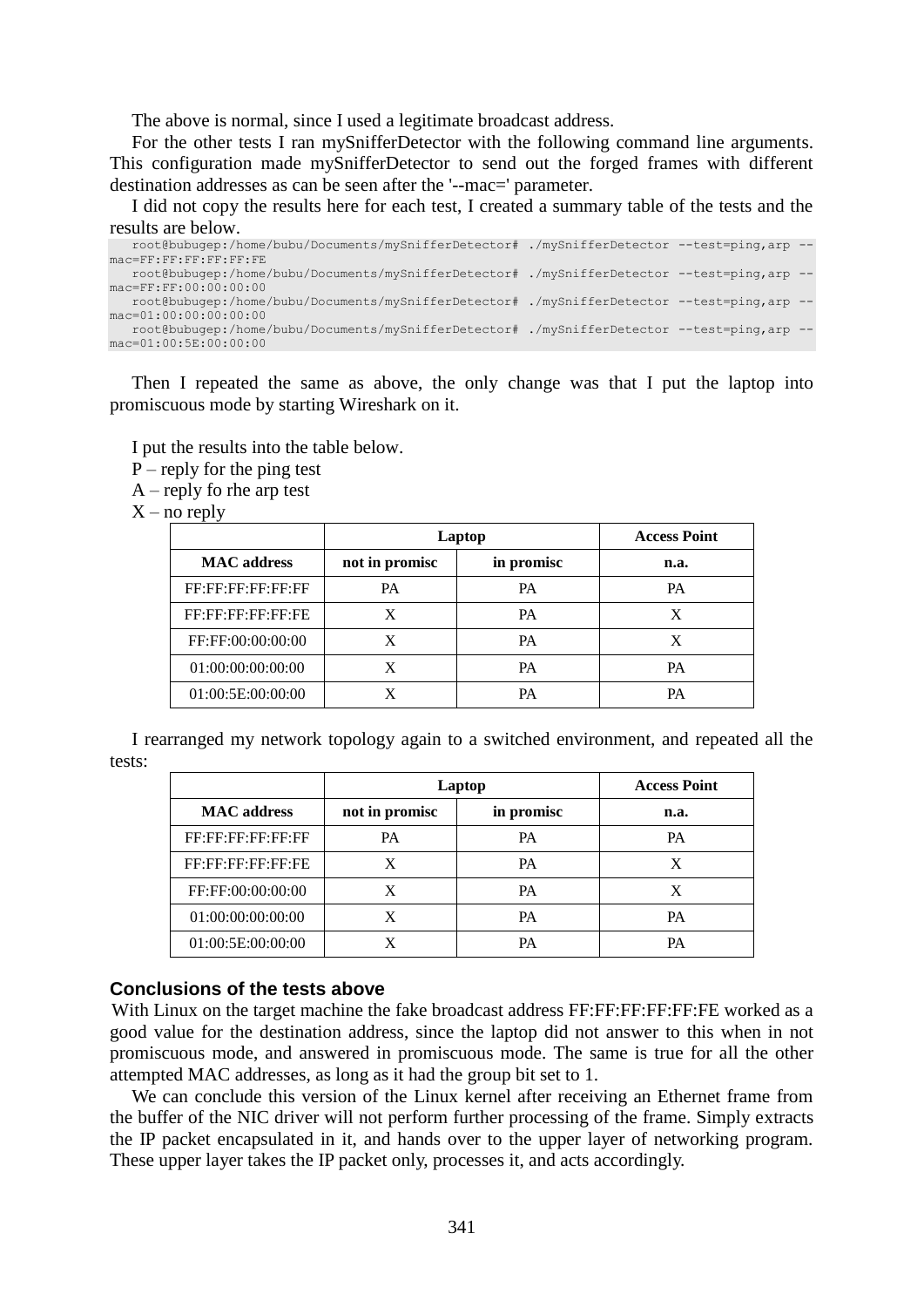The tests gave identical results in switched environment as well. This meant that the access point broadcasted all the above destination addresses, otherwise the frames would have not reached the laptop, since all the used Ethernet destination addresses were not existent on the network.

## **Fourth test: Sniffer detecting with Windows XP as a target system**

I repeated the test-sequence on the same laptop, but with Windows XP operating system on it in shared medium environment (connected through the HUB).

|                    |                | Laptop     |
|--------------------|----------------|------------|
| <b>MAC</b> address | not in promisc | in promisc |
| FF:FF:FF:FF:FF:FF  | А              | А          |
| FF:FF:FF:FF:FF:FE  | А              | А          |
| FF:FF:00:00:00:00  | А              | A          |
| 01:00:00:00:00:00  | X              | X          |
| 01:00:5E:00:00:00  |                |            |

Surprisingly the results were completely different to those with Linux. Nothing that was true for Linux was true for Windows XP. My results even oppose the ones found in my source materials of Sanai (2001) [3].

The reason must be that since the time when Sanai [3] performed these tests, Windows kernel was different. (Sanai [3] did not test with XP though.) I can not come up with an explanation for this behavior any further than this, since it would require the source code of Windows or carefully designed test-sequences to reverse engineer the behavior of Windows networking. This is out of the scope of this paper.

Nevertheless this clearly shows that although ping and ARP methods work well when detecting a sniffer running on Linux machine, they will not work on Windows XP. Windows will do 'some' further processing of the Ethernet frame.

#### **The ultimate test: Does mySnifferDetector find the sniffer?**

Lastly, I performed two tests to prove that mySnifferDetector does indeed detect a host with its interface in promiscuous mode on a shared medium network. The same result can be seen in the former tests, but as a final conclusion I inserted the full readings here. According to the differences between Linux and Windows, these tests work only on Linux.

First I started mySnifferDetector with the default settings while laptop was in not promiscuous mode:

```
root@bubugep:/home/bubu/Documents/mySnifferDetector# ./mySnifferDetector --tests=arp,ping
--- Our host ---
Interface: eth1
IP: 192.168.1.5
MAC:00:26:18:0C:C1:D8
Netmask: 255.255.255.0
Max possible number of IP addresses on this network: 256
Packet sendout delay: 10 ms
Response collecting timeout: 500ms
Maximum timeouts: 2
Tests to be performed: ping arp 
Sending pings: 256 / 256
--- Pingtest results ---
No replies.
Sending ARP requests: 256 / 256
--- ARP Test results ---
No replies.
-- The program has reached its end. --
```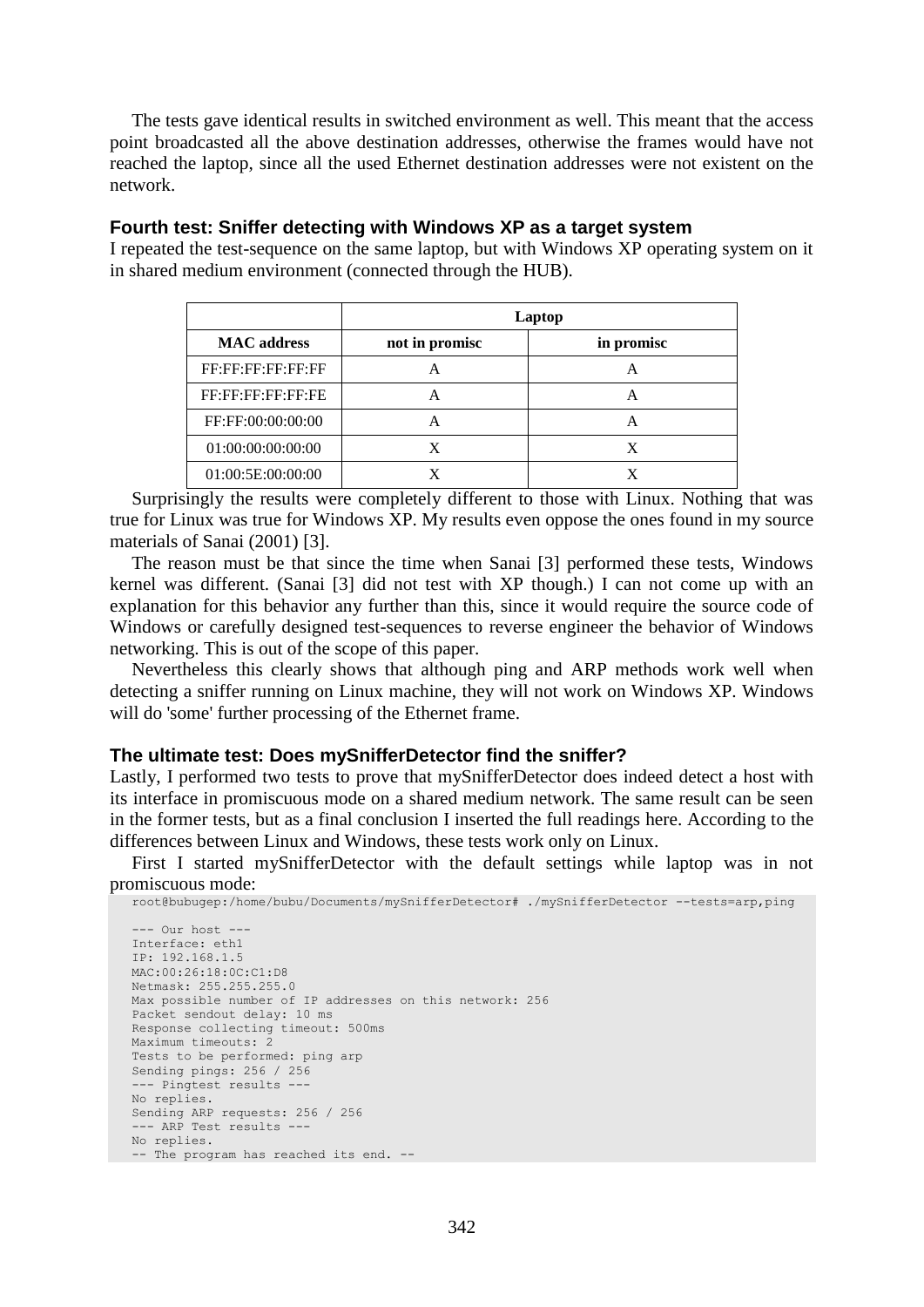The program did not list any replies which meant that there were no answers for the ping and ARP tests.

In the second test the only change is that the sniffer's had Wireshark running on it, with the NIC put into promiscuous mode.

```
root@bubugep:/home/bubu/Documents/mySnifferDetector# ./mySnifferDetector --tests=arp,ping
  - Our host
Interface: eth1
IP: 192.168.1.5
MAC:00:26:18:0C:C1:D8
Netmask: 255.255.255.0
Max possible number of IP addresses on this network: 256
Packet sendout delay: 10 ms
Response collecting timeout: 500ms
Maximum timeouts: 2
Tests to be performed: ping arp 
Sending pings: 256 / 256
--- Pingtest results ---
Reply from: IP:192.168.1.6 MAC: 00:1E:EC:0A:95:41 type: IP at: 2012-09-07 15:09:29.874
Sending ARP requests: 256 / 256
--- ARP Test results
Reply from: IP:192.168.1.6 MAC: 00:1E:EC:0A:95:41 type: ARP at: 2012-09-07 15:09:33.484
-- The program has reached its end. --
```
Both pingtest and ARP tests gave result. The laptop's IP address and MAC address are displayed. mySnifferDetector successfully detected a sniffer on the network!

#### **CONCLUSIONS**

Ethernet networks are widespread and can be easily eavesdropped a.k.a. sniffed. Some of these sniffers can be detected by sending out forged frames to the network and then waiting for the replies. These OSI Level 2 manipulations can force the sniffing host to send replies for the invalid frames, and thus reveal itself. The theory is only true, when the sniffer runs on an ordinary PC with a stock kernel. With modified kernels and/or networking cards a sniffer can be made totally unnoticeable on the network. Nevertheless, the research focused on sniffing host with a normally working network subsystem.

However in practice it turned out that the behavior of systems on receiving such frames varies. Promiscuous mode NIC (which is essential for sniffing) can not be reliably detected, because the networking subsystem reacts different from OS to OS, even from kernel version to kernel version. Some of my tests contradicted the results of the referenced source materials with different kernel versions. My results also showed that the ping and ARP methods are unreliable since the results with Linux and Windows were different.

I concluded that these sniffer detection techniques are very unreliable if not useless in practice. They depend on network environment, operating system and driver. It is even a bigger problem that negative cases can not be distinguished from uncertain cases. In practice we do not know, what operating system a sniffer uses. The bottom line conclusion is that forged frame based sniffer detection is rather a theory, no use for them in the practice.

If sniffing is a concern on a network (and it always should be a concern), it should be counteracted with encryption of the network traffic, rather than detecting sniffers on the network, and then being in a false feel of security if such tools would not report any.